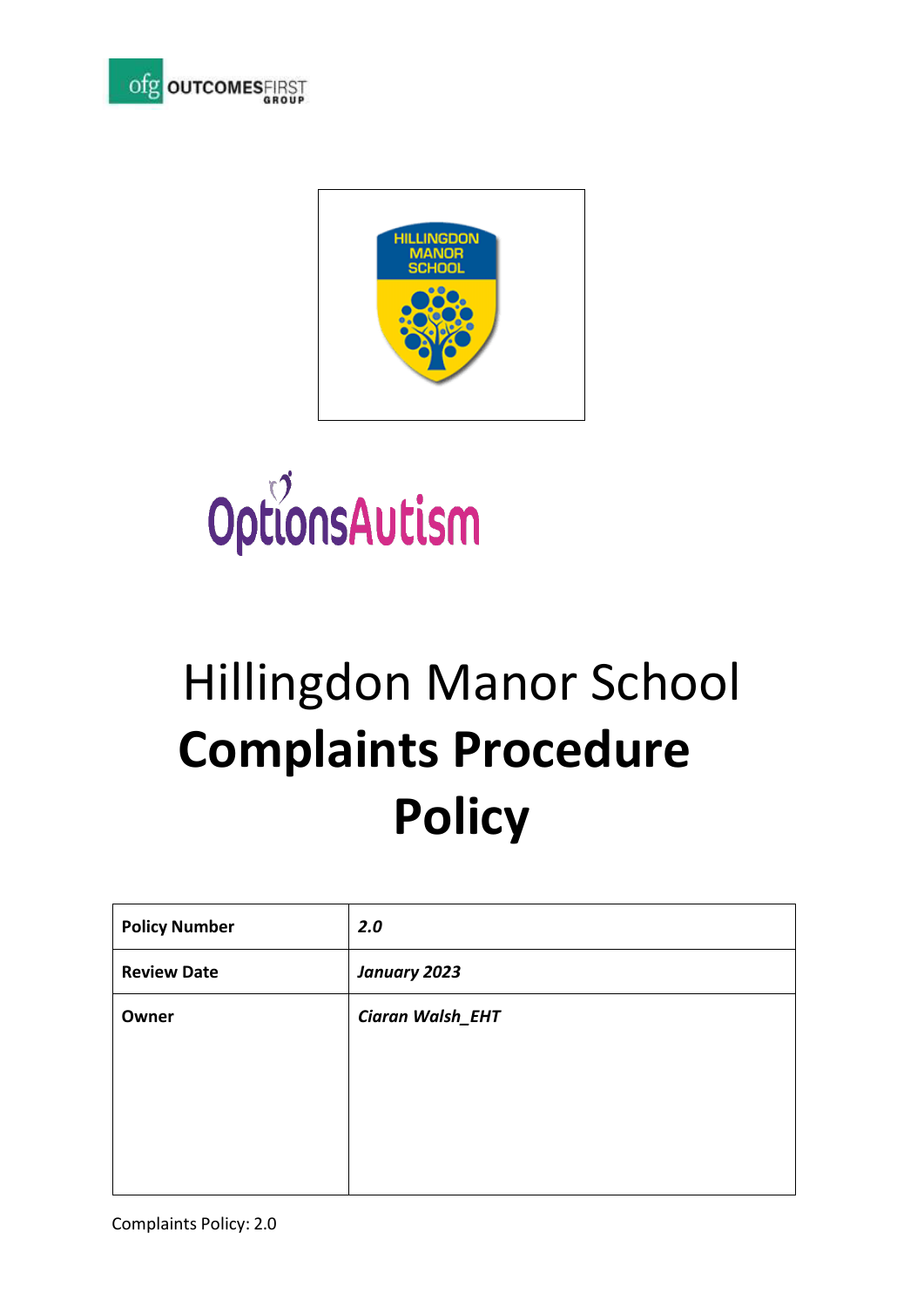

# **Document History**

| Version | Comments/amendments               | <b>Name</b>  | Date         |
|---------|-----------------------------------|--------------|--------------|
| $1.0\,$ | Local policy                      | Ciaran Walsh | October 2021 |
| 2.0     | Change from local to group policy | Ciaran Walsh | May 2022     |
|         |                                   |              |              |
|         |                                   |              |              |
|         |                                   |              |              |
|         |                                   |              |              |
|         |                                   |              |              |
|         |                                   |              |              |
|         |                                   |              |              |
|         |                                   |              |              |
|         |                                   |              |              |
|         |                                   |              |              |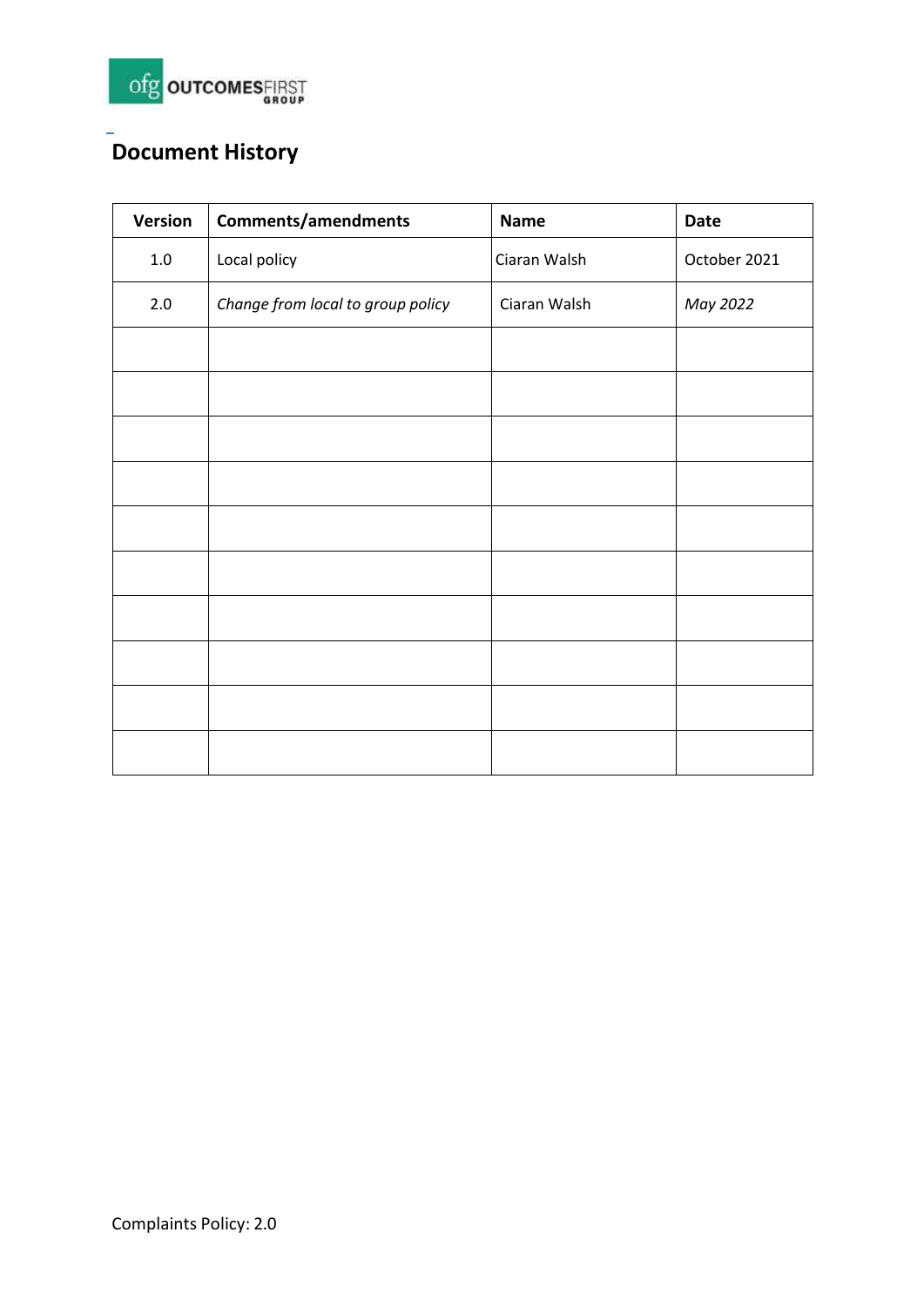

This complaints procedure, as required by law in paragraph 33 [Part 7 of the Independent School Standards) and the number of complaints registered under the formal procedure during the preceding school year will be made available on the school's website.

#### **The difference between a concern and a complaint**

A 'concern' may be defined as 'an expression of worry or doubt over an issue considered to be important for which reassurances are sought'.

A complaint may be generally defined as 'an expression of dissatisfaction however made, aboutactions taken or a lack of action'.

It is in everyone's interest that complaints are resolved at the earliest possible stage. Many issues can be resolved informally (Stage 1), without the need to invoke formal procedures (Stages 2 & 3).We take all concerns seriously and will make every effort to resolve any matter raised, as quickly as possible.

#### **Who can make a complaint?**

Any person, including members of the public, may make a complaint about any provision of facilities or services provided, unless separate statutory procedures apply (such as exclusions oradmissions).

The complaints procedure does not apply to prospective pupils who have no right of complaint.

#### **Complaints from Parents/Carers**

The procedures set out below only relate to complaints from parents of pupils, i.e., persons for whom education is being provided at the school. The process set out below does not cover complaints from parents of pupils who have left (except in cases where the complaints processwas started when the pupil was still being educated at the school).

It is expected that complaints are made as soon as possible after an incident arises (although three months is generally considered to be an acceptable time frame in which to lodge a complaint). The procedures below will be followed in the event of a complaint being made by parents or carers against the school (complaints are not limited to parents or carers of childrenthat are registered at the school).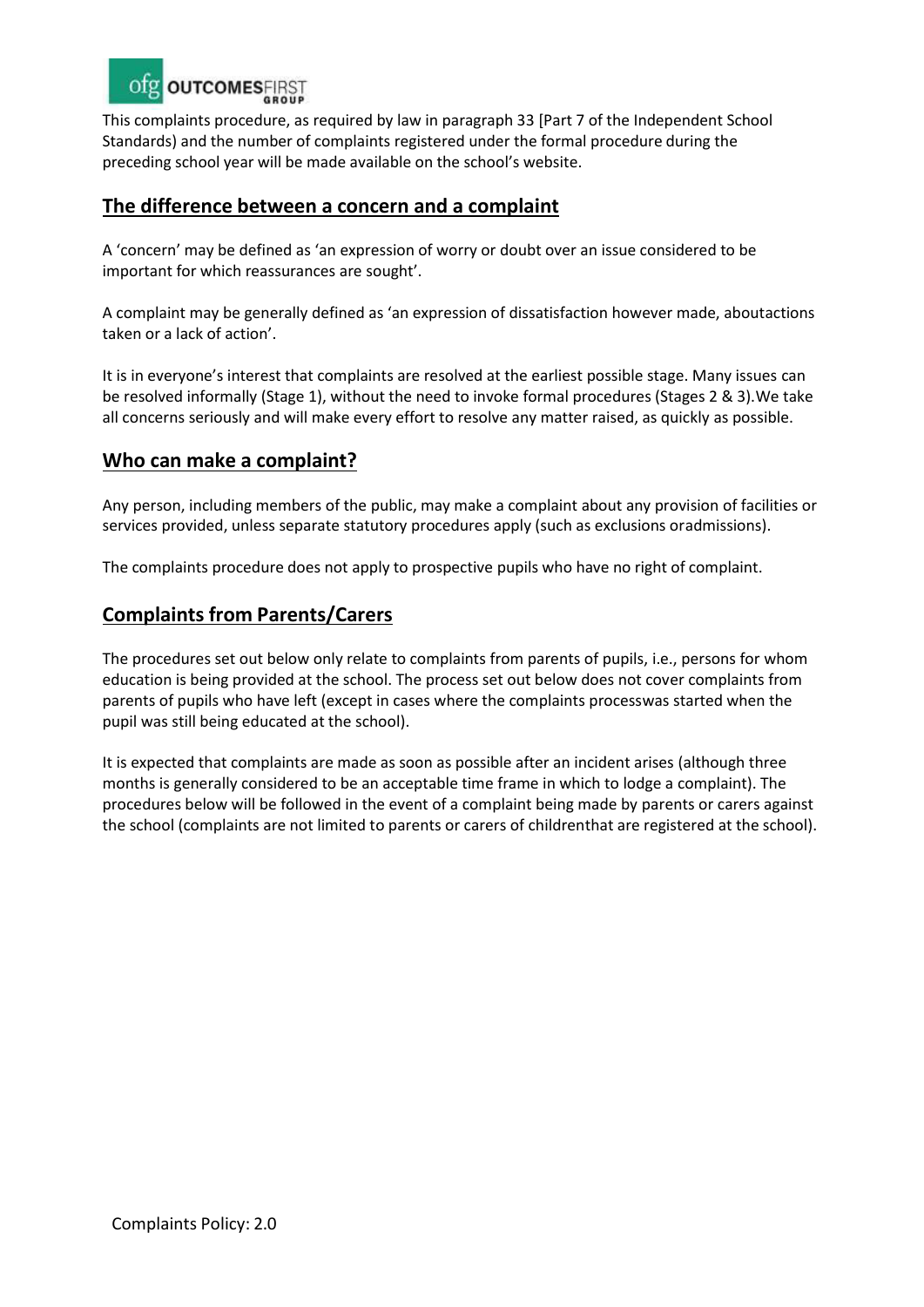

If parents or carers have a complaint against the school, they may initially wish to contact the school informally either by telephone, in writing or personally after making an appointment. The school will ask the complainant what they think might resolve the issue. The school will considerand resolve as quickly, and efficiently as possible the complaint and will respond with the outcome **within 10 working days** of receiving the complaint. Where further investigations are necessary that may exceed this period, amended time limits will be communicated with an explanation for the delay.

# **Formal Complaint (Stage 2)**

If parents or carers are not satisfied with the response at Stage 1, they should write formally to the Headteacher of the school (see end of document for contact details)

The Headteacher will investigate the complaint further and respond in writing **within 10 working days** of receiving the formal complaint in writing. Where further investigations are necessary that may exceed this period, amended times will be communicated with an explanation for the delay.

If the complaint is against the Headteacher, the complaint should be addressed to the Chair of Governors, also known as the 'Regional Director'. Their contact details are at the end of the document. The Schools' Chair of Governors will investigate and respond within **20 working days** of receiving the formal written complaint.

## **Formal Complaint (Stage 3)**

- 1. If the parents or carers are not satisfied with the response from Stage 2, they should inform the School's Chair of Governors who will arrange a panel to hear the complaint.
- 2. The panel will comprise three people not directly involved in the matters detailed in the complaint. At least one member of the panel will be independent of the running and management of the school. The membershould not only be outside the school's workforce, and not a member of governing body/proprietorial body, but also should not be otherwise involved with the management of the school.
- 3. The date of the panel meeting will consider the availability of the parents or carersas well as the school and will take place **within 30 working days** of receiving formal notification that the complainant is unhappy with the outcome of the stage 2 complaint, and their desire to proceed to stage 3.
- 4. Parents or carers will be invited to bring with them another person or persons to support them at the panel hearing if they wish. The panel hearing does not confer a right on a parent to have a legal representative to make representations on their behalf at the hearing.
- 5. The panel will hear the complaint and will hear the outcome of the school's investigations and its response to these. The panel will then make findings and recommendations which will be communicated in writing **within 10 working days** of the conclusion of the hearing to the Proprietor, Director of Education, the Headteacher, the parent or carer and, where appropriate, the person complained about.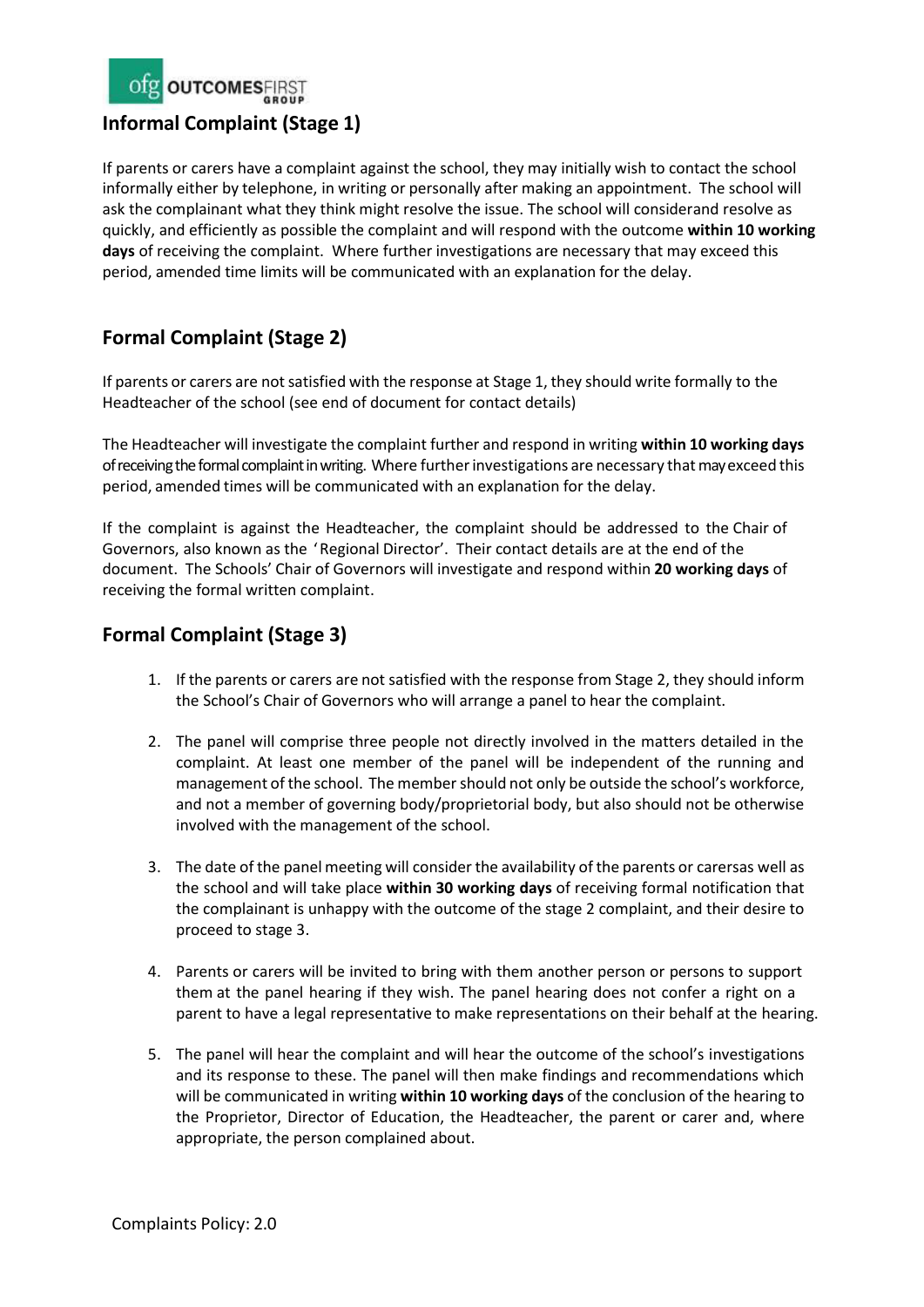

- 6. If a parent does not exercise the right to attend a panel hearing, the panel will meet in line with this policy. The school's arrangements for the panel hearing will be reasonable to facilitate the parent(s) exercising the right of attendance.
- 7. A written record of all complaints and their resolution, whether they proceeded to a panel hearing or not, will be kept on the school premises by the Headteacher (Equality Act 2010) and made available to the Proprietor and Ofsted inspectors on request. The school will record the progress of the complaint and the outcome. These records and any correspondence relating to a complaint will remain confidential, except where the Secretary of State or a body conducting an inspection under section 109 of the 2008 Education Act requests access to the records.
- 8. The number of complaints registered under the formal procedure during the preceding school year will be published on the school website. Only level 2 and level 3 complaints will be published.

# **Complaints from Pupils**

The procedures below will be followed in the event of a pupil making a complaint against a member of staff, a fellow pupil or any other person or situation either in school or outside.

- Pupils may wish to talk to an adult they trust about a situation relating to school or to a situation outside school.
- Pupils are reminded that, although they may speak to any member of staff, there may beoccasions where information will have to be referred to other agencies such as Children'sServices.
- Within school, pupils may talk to any member of Education Staff.
- A pupil may merely need a trusted adult to talk a situation through with and may not be making a formal complaint. However, all actual complaints made by pupils will be recorded by the member of staff in the Complaints Log. The school response to the complaint will also be recorded. If the complaint is serious the pupil's parents/carers will be informed of both the complaint and the outcome. Some complaints will be referred to other agencies orto the Local Authority. If necessary,a meeting will be called to discuss the issues further.
- A pupil may ask to speak to an adult from an outside agency. The school will, wherever possible, put the pupil in contact with a representative of the appropriate agency. The referral will be notedin the pupil's file.
- If the complaint is an allegation against a member of staff, then the school's safeguarding policy must be followed in addition to recording the complaint. Failure to follow this process may result in disciplinary action.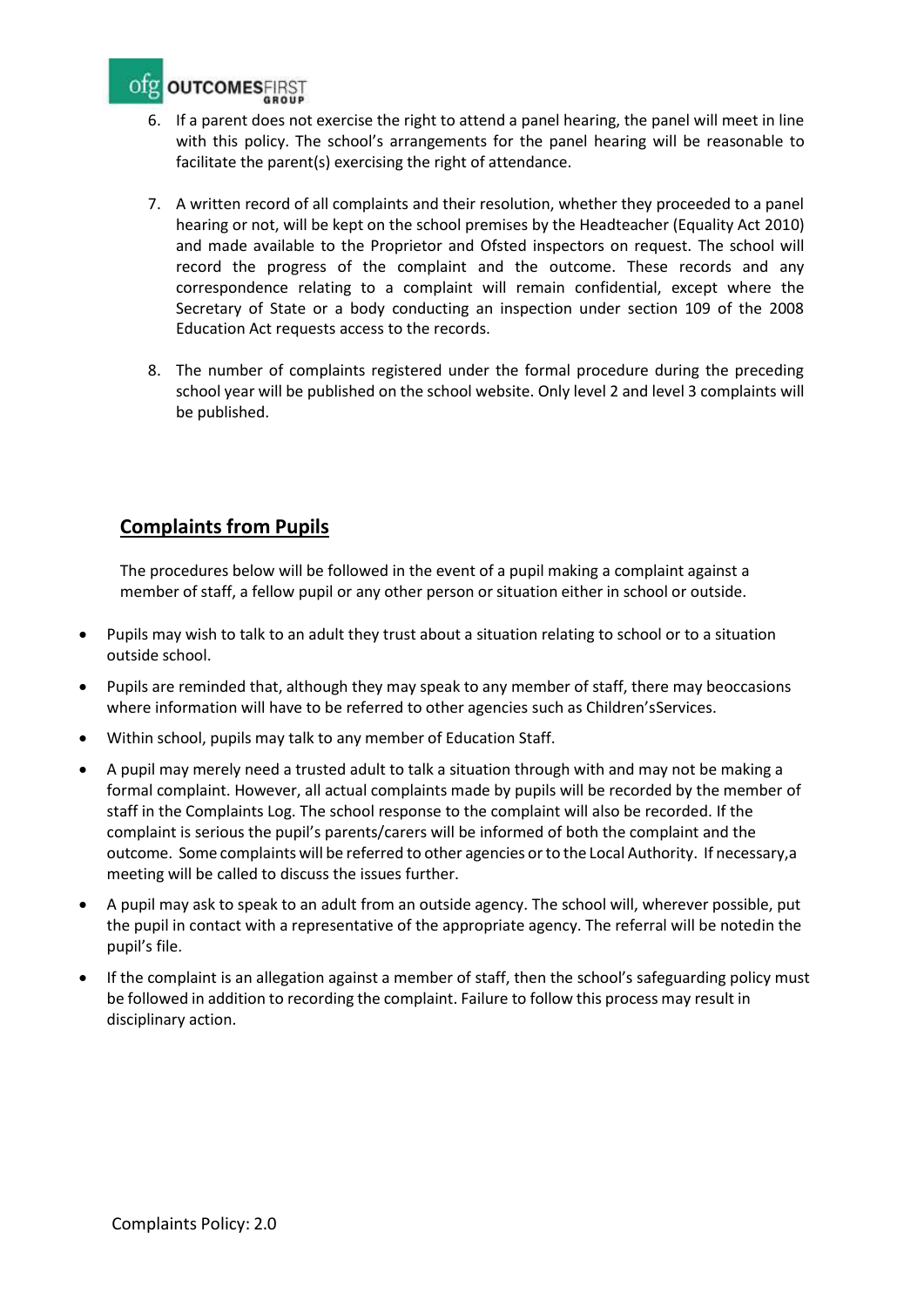

## **Unreasonable Complainants**

The school is committed to dealing with all complaints fairly and impartially, and to providing a high -quality service to those who complain. We will not normally limit the contact complainants have with the school. However, we do not expect our staff to tolerate unacceptable behaviour and will take action to protect staff from that behaviour, including that which is abusive, offensive, or threatening.

The school defines unreasonable complainants as 'those who, because of the frequency or nature of their contacts with the school, hinder our consideration of their or other people's complaints'.

A complaint may be regarded as unreasonable when the person making the complaint:

- refuses to articulate their complaint or specify the grounds of a complaint or the outcomes sought by raising the complaint, despite offers of assistance.
- refuses to co-operate with the complaints investigation process while still wishing their complaint to be resolved.
- refuses to accept that certain issues are not within the scope of a complaints procedure.
- insists on the complaint being dealt with in ways which are incompatible with the adopted complaints procedure or with good practice.
- introduces trivial or irrelevant information which the complainant expects to be considered and commented on, or raises large numbers of detailed but unimportant questions,and insists they are fully answered, often immediately and to their own timescales.
- makes unjustified complaints about staff who are trying to deal with the issues and seeks to have them replaced.
- changes the basis of the complaint as the investigation proceeds.
- repeatedly makes the same complaint (despite previous investigations or responses concluding that the complaint is groundless or has been addressed).
- refuses to accept the findings of the investigation into that complaint where the school's complaint procedure has been fully and properly implemented and completed including referral to the Department for Education.
- seeks an unrealistic outcome.
- makes excessive demands on school time by frequent, lengthy, complicated, and stressful contact with staff regarding the complaint in person, in writing, by email and by telephone while the complaint is being dealt with.

A complaint may also be considered unreasonable if the person making the complaint does so either face-to-face, by telephone or in writing or electronically:

- maliciously
- aggressively
- using threats, intimidation, or violence
- using abusive, offensive, or discriminatory language
- knowing it to be false
- using falsified information
- publishing unacceptable information in a variety of media such as in social media websites and newspapers.

Complainants should limit the numbers of communications with a school while a complaint is being progressed. It is not helpful if repeated correspondence is sent (either by letter, phone, email, or text) as it could delay the outcome being reached.

Complaints Policy: 2.0